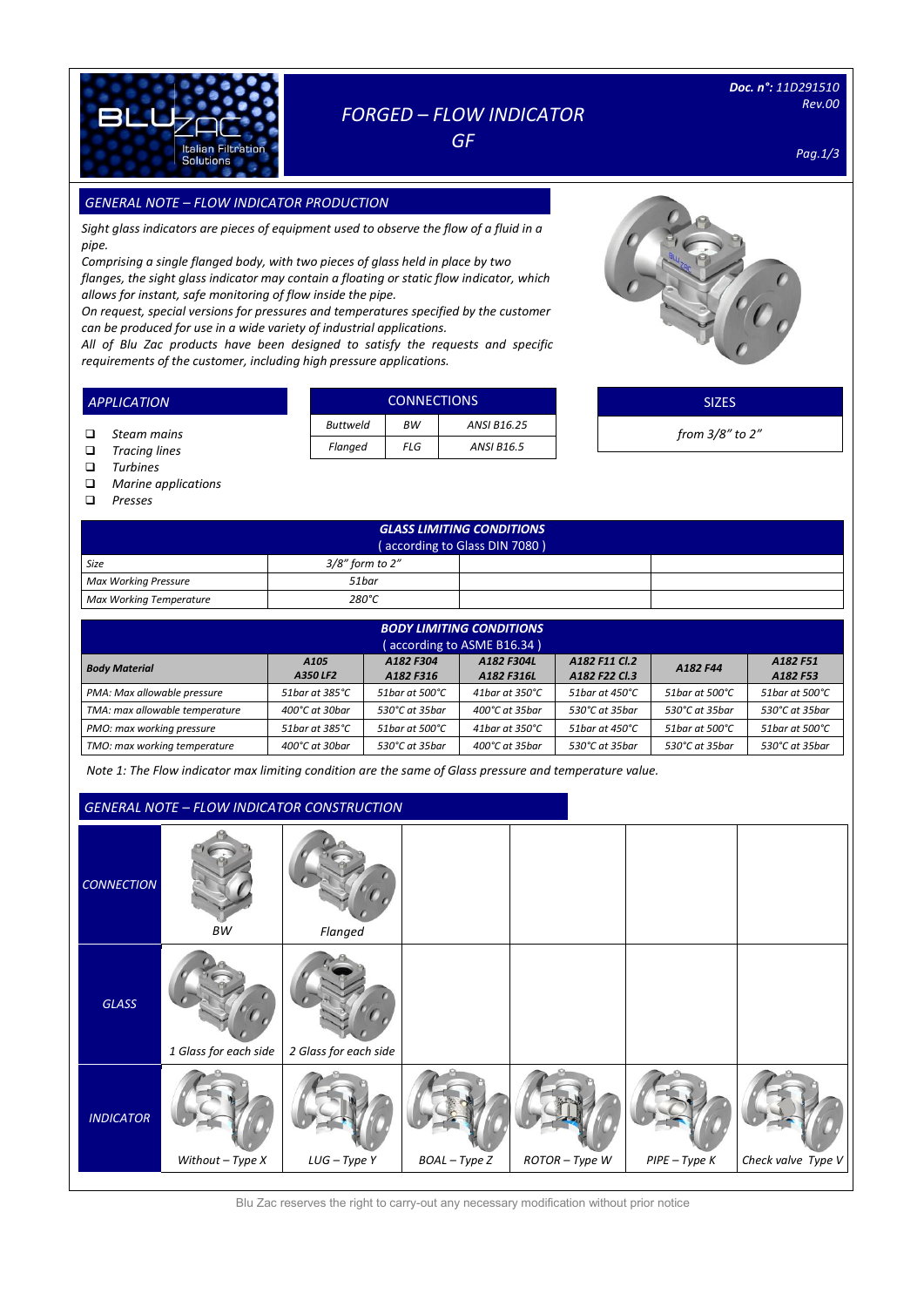

# *FORGED – FLOW INDICATOR*

*GF* 

*Pag.2/3*

| <b>Size</b>     | S<br>(mm)                | <b>SBW</b> | SF (mm)      |              | SFW (mm)                 |              | B<br>A | C    | н<br>D |      | $O$ (mm) |      | $Wt$ (Kg)                |                          |                |              |       |
|-----------------|--------------------------|------------|--------------|--------------|--------------------------|--------------|--------|------|--------|------|----------|------|--------------------------|--------------------------|----------------|--------------|-------|
|                 |                          | (mm)       | <b>150RF</b> | <b>300RF</b> | <b>150RF</b>             | <b>300RF</b> | (mm)   | (mm) | (mm)   | (mm) | (mm)     | (mm) | <b>150RF</b>             | 300RF                    | <b>BW</b>      | <b>150RF</b> | 300RF |
| 3/8"            | 90                       | 90         |              | ۰            | $\overline{\phantom{0}}$ | ۰            | 120    | 60   | 60     | 40   | 12       | 30   | $\overline{\phantom{a}}$ | $\overline{\phantom{a}}$ | $\overline{2}$ | ۰            | ۰     |
| $1/2$ "         | 90                       | 90         | 170          | 180          | 190                      | 200          | 120    | 95   | 60     | 40   | 12       | 30   | 89                       | 95                       | 2,1            | 4,5          | 5,3   |
| 3/4"            | 90                       | 90         | 180          | 190          | 200                      | 205          | 120    | 117  | 60     | 40   | 12       | 30   | 98                       | 117                      | 2,1            | 6,1          | 7,6   |
| 1 <sup>''</sup> | 110                      | 110        | 205          | 220          | 225                      | 235          | 130    | 124  | 70     | 50   | 12       | 37   | 108                      | 124                      | 2,8            | 5,1          | 6,7   |
| 1.1/4"          | 125                      | 125        | 225          | 240          | 245                      | 260          | 160    | 133  | 90     | 70   | 20       | 45   | 127                      | 133                      | 5,5            | 6,9          | 9,1   |
| 1.1/2"          | 125                      | 125        | 235          | 250          | 255                      | 265          | 160    | 133  | 90     | 70   | 20       | 45   | 127                      | 133                      | 5,5            | 7,5          | 10,5  |
| 2 <sup>n</sup>  | $\overline{\phantom{a}}$ | 125        |              |              | 255                      | 270          | 190    | 170  | 170    | 80   | 20       | 65   | 152                      | 165                      | 5,5            | 9,3          | 11,2  |

*Note 1: The Flow Indicator with size 2" have the possible connection only BW or FLANGED Full weld, isn't possible connection SW, NPT, BSP or FLANGED fillet weld.*



| <b>DIMENSION TOLLERANCE</b> |                  |                      |  |  |  |  |  |  |
|-----------------------------|------------------|----------------------|--|--|--|--|--|--|
|                             | <b>DIMENSION</b> |                      |  |  |  |  |  |  |
| <b>SIZE</b>                 | S&SF             | <b>A&amp;B&amp;O</b> |  |  |  |  |  |  |
| 3/8" to 1.1/2"              | ±1               | ±3                   |  |  |  |  |  |  |
| 2" to 4"                    | + 1              | $+5$                 |  |  |  |  |  |  |